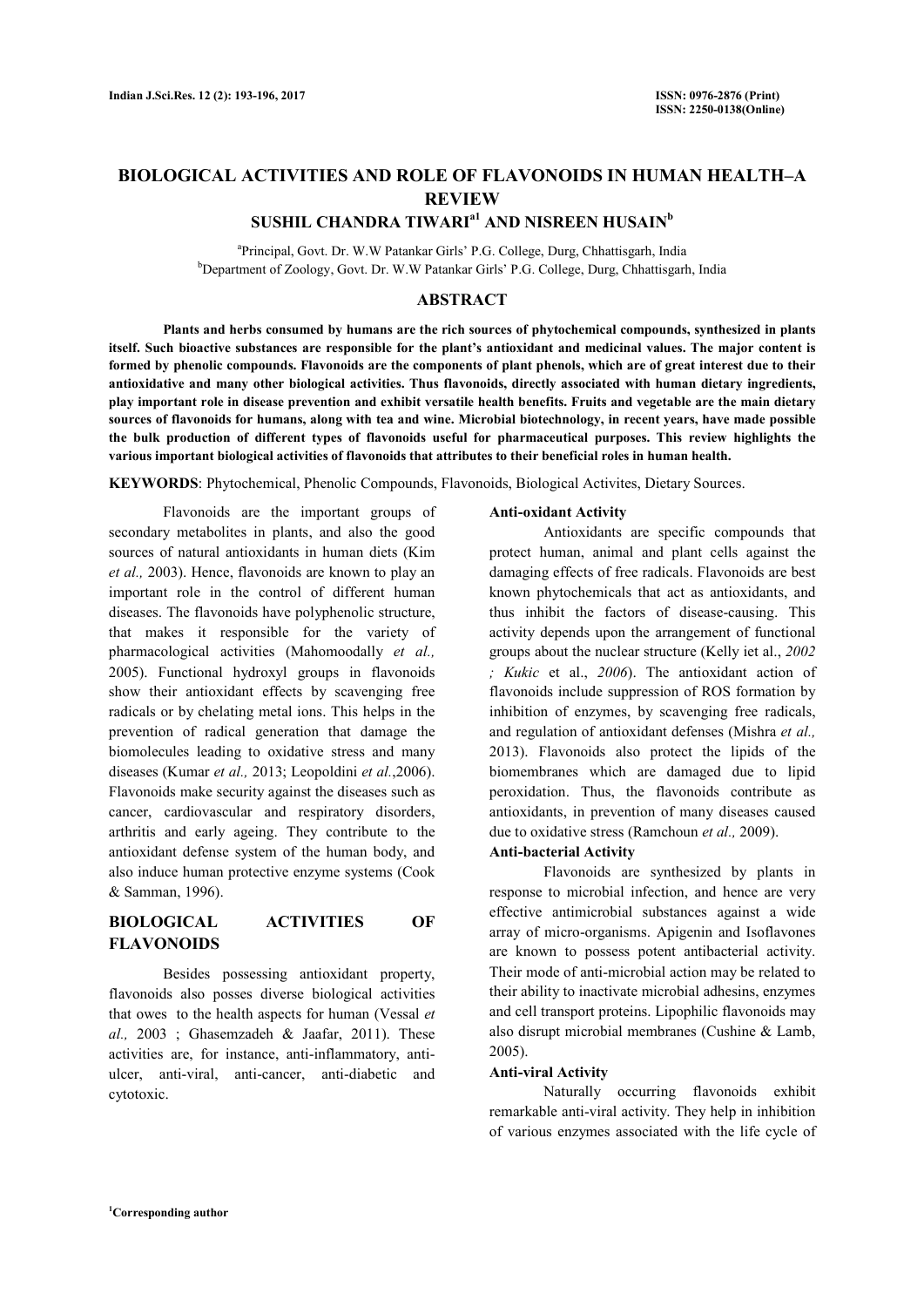viruses. Flavon-3-ol was found to be more effective than flavones and flavonones in selective inhibition of HIV-1 & HIV-2. Baicalin, another flavonoid, isolated from *Scutellaria baicalensis,* also is known to inhibit immune-deficiency virus infections (Gerdin & Srensso, 1983). Anti-dengue virus properties of Quercetin, Hesperetin and Naringin, has also been reported (Zandi *et al.,* 2011).

### **Anti-Inflammatory Activity**

 Inflammation is a normal biological process in response to tissue injury, pathogen infection and chemical irritation. This is initiated by migration of immune cells from blood vessels and release of mediators at the site of damage. This process is followed by the action of inflammatory cells to eliminate foreign pathogens and repairing injured tissues of the immune system and inflammatory cells. Hesperidin, Luteolin and Quercetin are known to possess anti-inflammatory property. They function by affecting enzyme systems involved in generation of inflammatory processes. Flavonoids also inhibit phospho-di-esterases involved in cell activation.

#### **Hepato-protective Activity**

 Different chronic diseases such as diabetes and metabolic disruptions, may lead to development of hepatic clinical manifestations. Flavonoids in form of  $C_3G$  treatment and Silvmarin have been reported to lower hepatic lipid peroxidation and stimulate liver regeneration respectively (Zhu *et al.,* 2012).

### **Anti-cancer Activity**

 Prevention of cancers have been effective due to flavonoids. They affect on the initiation and promotion stages of the carcinogenicity, along with influences on development and hormonal activity. The other mechanisms of action are cell-cycle arrest, down regulation of mutant *p53* protein, inhibition of many cancer-triggering enzymes and expression of *Ras* proteins. Flavonoids such as Flovonols, Isoflavone and Quercetin are known to decline the incidences of many carcinogenesis conditions (Davis & Mathew, 2000).

## **ROLE OF FLAVONOIDS IN PROTECTION AGAINST HUMAN DISEASES**

 Flavonoids are the natural products of plant and anti-oxidant substances capable of scavenging free radicals. This way they protect biological systems against the harmful effects of oxidative processes on macro molecules and DNA, thereby reducing the risk of dreadful diseases. Besides their anti-oxidant activity, the flavonoids possess different biological activities, that attribute to their role in protection against human diseases.

 The Flavones and Catechins are the most powerful flavonoids for protecting the human body against the ill-effects of oxidative stress (Kim *et al.,*  1993). Quercitin, Morin, Myricetin etc. exhibit protective effects in prevention of cancer, liver and cardiovascular diseases.

 Cardiovascular diseases include therosclerosis, coronary heart disease, arterial hypertension and heart failure. The major reason behind CVS diseases and consequent deaths is oxidative stress. Hence, flavonoids as antioxidants, decrease oxidative stress, and thus attribute to all the beneficial health effects (Tiwari, 2001). Efficacy and safety of flavonoids in the treatment of hepatobiliary dysfunction and digestive complaints have been reported due to its hepto-protective activity (Spencer *et al.,* 2009).

 Flavonoids help to fight the pathogenic micro-organisms that enter the body system and interfere with the physiology and metabolism of human body. Viruses and bacterial infections are thus prevented, which is due to the strong anti-bacterial and anti-viral activities of flavonoids. Anti-cancer activity of flavonoids make it the powerful phytochemicals to produce cell cycle inhibition in proliferating lymphoid cells, and exert growthinhibitory effects on several malignant tumor cells. Thus, the risk of human breast cancer, ovarian & prostrate cancer is reduced. Flavonoids have an array of health-promoting benefits that owes to their important biological, anti-oxidative and pharmacological activity (Zhou *et al.,* 1993).

### **DISCUSSION & CONCLUSION**

 The herbal drugs and natural products of many medicinal plants have been known since ages, in maintaining human health (Nayak *et al,* 2011). This unusual contribution is due to the anti-oxidant activity of natural phytochemicals, that help in intensifying the anti-oxidant defenses (Herrera *et al.,*2001). Flavonoids are such phytochemicals that play significant role in enhancing the human health benefits. They are good sources of Natural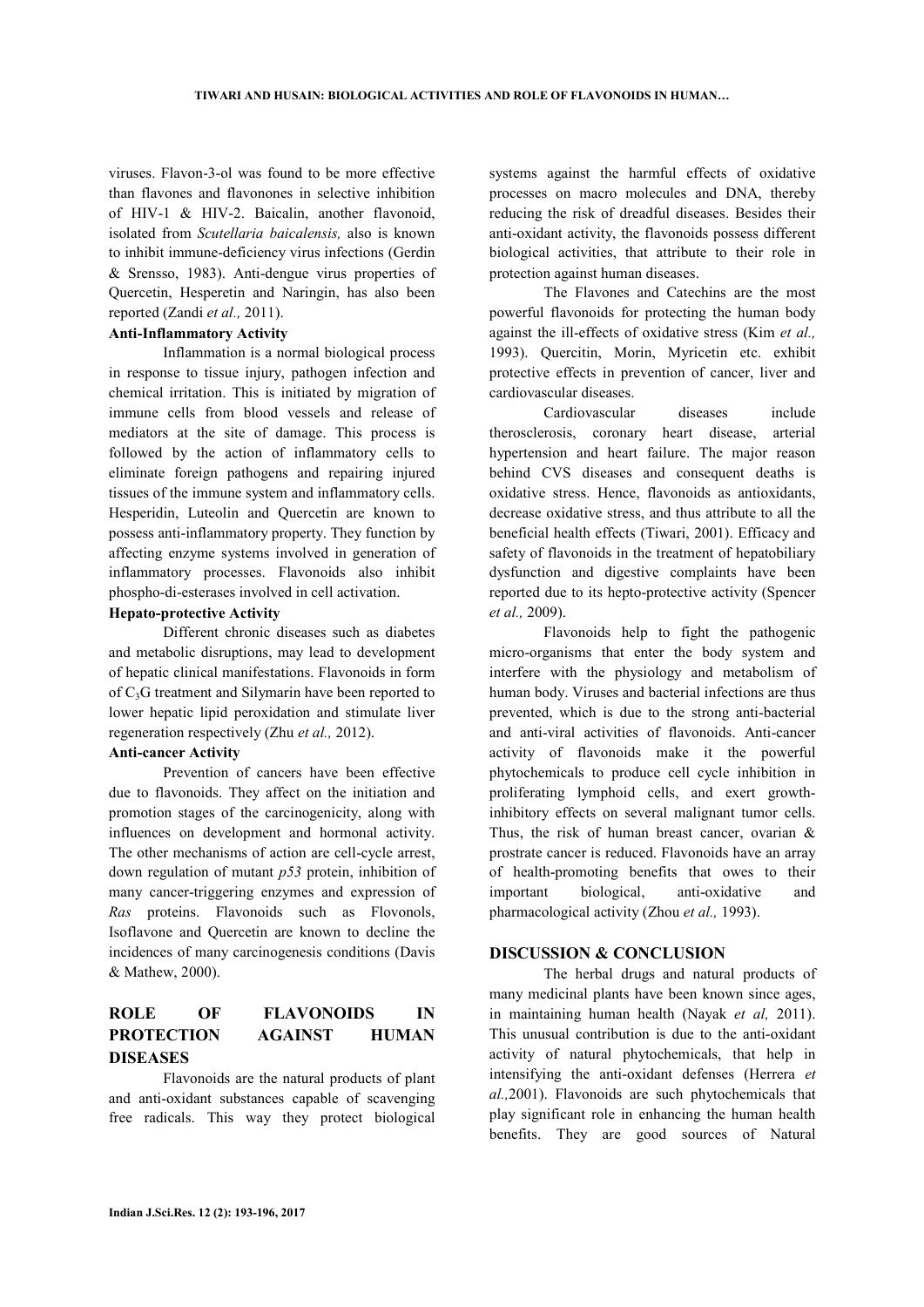antioxidants in human diets. Flavonoids neutralize the harmful effects of free radicals in best of ways, and thus help in prevention of diseases.

 Flavonoids, occurring virtually, in all plant parts, particularly photo-synthesizing plants cells are a major coloring component of flowering plants. They are an integrated part of human and animal diet. Flavonoids are generally responsible for prevention of fat oxidation, and protection of vitamins and enzymes, thereby contributing in protection against diseases (Yao *et al.,* 2004). Flavonoids have extensive biological properties that promote human health and reduce the risk of diseases.

### **REFERENCES**

- Cook N.C. and Samman S., 1996. Review: flavonoids-chemistry, metabolism, cardio protective effects and dietary sources. Jour Nutr Biochem., **7**(2):66-76.
- Cushnie T.P.T. and Lamb A.J., 2005. Antimicrobial activity of flavonoids. Inter Jour Antimicro Agents., **26**:343-356.
- Davis W.L. and Mathew S.B., 2000. "Antioxidants and Cancer III: quercetin." Altern med rev., **5**(3):196-208.
- Gerdin B. and Srensso E., 1983. Inhibitory effect of the flavonoid on increased microvascular permeability induced by various agent in rat skin. Inter. Jour. Microcir. Clin. Exper., **2**(1):39-46.
- Ghasemzadeh A. and Jaafar H.Z.E., 1986. Anticancer and antioxidant activities of Malaysian young ginger (zingiber officinale Roscoe) varieties grown under different CO<sub>2</sub> concentration. Jour. Med. Plant Res., **5**:3247-3255.
- Herrera E. and Barbas C., 2001. Vitamin E: Action, metabolism and perspectives. Jour Physiol Biochem., **57**:43-56.
- Kelly E.H., Anthony R.T. and Dennis J.B., 2002. Flavonoid antioxidants : Chemistry, metabolism and structure-actvity relationships. Nutri. Biochem., **13**(10):572-584.
- Kim D., Jeond S. and Lee C., 2003. Antioxidant capacity of phenolic phytochemicals from various culivars of plums. Food Chemistry. **81**:321-326.
- Kukic J., Petrovic C. and Niketic 2006. Antioxidant activity of four endemic Stachys taxa. Biol Pharmaceut Bull. **29**:725-729.
- Kumar S. and Pandey A.K., 2013. Antioxidant mediated protective effect of *Parthenium hysterophorus* against oxidative damage using *invitro* models. *BMC*  Complementary and Alternative medicine. **13**:120.
- Leopoldini M., Russo N., Chiodo S. and Toscano M., 2006. Iron chelation by the powerful antioxidant flavonoid quercetin. Jour Agr Fd Chem., **54**(17):6343-6351.
- Mahomoodally M.F., Gurib-Fakim A. and Subratty A.H., 2005. Antimicrobial activities and phytochemical profiles of endemic medicinal plants of Mauritius. Pharm. Bio., **43**(3):237-242.
- Mishra A., Kumar S. and Pandey A.K., 2013. Scientific validation of the medicinal efficacy of *Tinospora cordiofolia.* The Scientific World Journal.
- Nayak A., Nayak R.N., Soumya G., Bhat B.K. and Kudalkar M., 2011. *I.J.P.A.P.,* **1**:230.
- Ramchoun M., Harnafi H., Alem C., Benlys M., Elrhaffari L. and Amrani S., 2009. Study on antioxidant and hypolipidemic effects of polyphenol rich extract from *Thymus vulgaris* and *Lavendula multifida.*  Pharmacognosy research. **1**:106-112.
- Spencer J.P.E., Vouzour D. and Rendeiro C., 2009. Flavonoids and cognition : the molecular mechanisms underlying their behavioral effects. Archives of Biochemistry and Biophysics., **492**(1-2):1-9.
- Tiwari A.K., 2001. Imbalance in antioxidant defense and human disease: multiple approach of natural antioxidants therapy. Current Science. **81**:1179-1187.